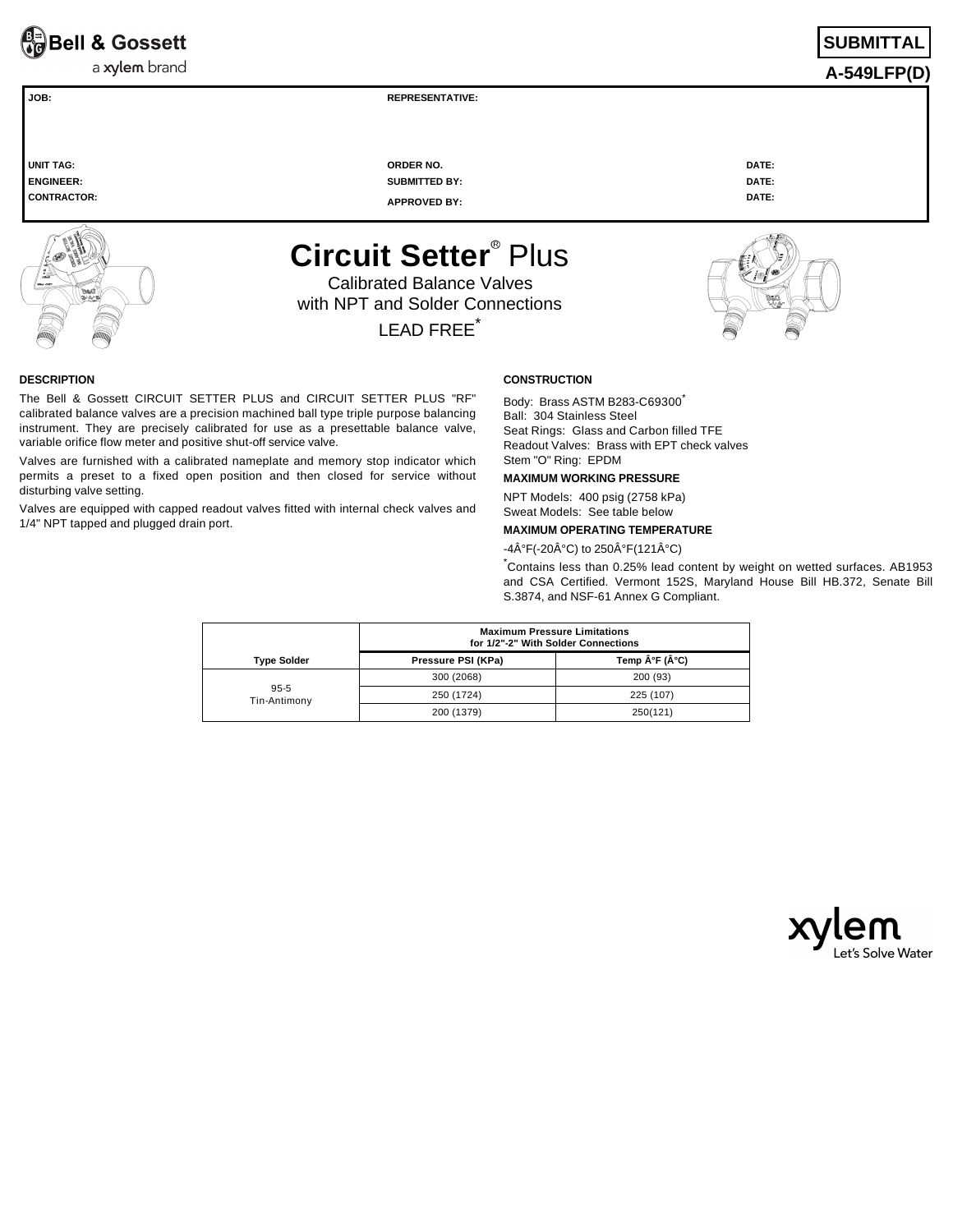# a xylem brand

# **LEAD-FREE CIRCUIT SETTER PLUS Calibrated Balance Valves A-549LFP(D)**

# **SCHEDULE**

| <b>MODEL NO.</b>  | <b>PART NUMBER</b> | <b>TAGGING INFORMATION</b> | <b>QUANTITY</b> |
|-------------------|--------------------|----------------------------|-----------------|
| <b>RF-1/2S LF</b> | 117410LF           |                            |                 |
| RF-3/4S LF        | 117411LF           |                            |                 |
| <b>CB-1/2S LF</b> | 117412LF           |                            |                 |
| CB-3/4S LF        | 117413LF           |                            |                 |
| CB-1SLF           | 117401LF           |                            |                 |
| CB-1-1/4S LF      | 117402LF           |                            |                 |
| CB-1-1/2S LF      | 117403LF           |                            |                 |
| CB-2S LF          | 117404LF           |                            |                 |
| CB-1/2 LF         | 117414LF           |                            |                 |
| CB-3/4 LF         | 117415LF           |                            |                 |
| CB-1 LF           | 117416LF           |                            |                 |
| CB-1-1/4 LF       | 117103LF           |                            |                 |
| CB-1-1/2 LF       | 117104LF           |                            |                 |
| CB-2 LF           | 117105LF           |                            |                 |
| CB-2-1/2 LF       | 117106LF           |                            |                 |
| CB-3 LF           | 117107LF           |                            |                 |

Xylem Inc. 8200 N. Austin Avenue Morton Grove, IL 60053 Phone: (847)966-3700 Fax: (847)965-8379 www.bellgossett.com



Bell & Gossett is a trademark of Xylem Inc. or one of its subsidiaries. © 2013 Xylem Inc.